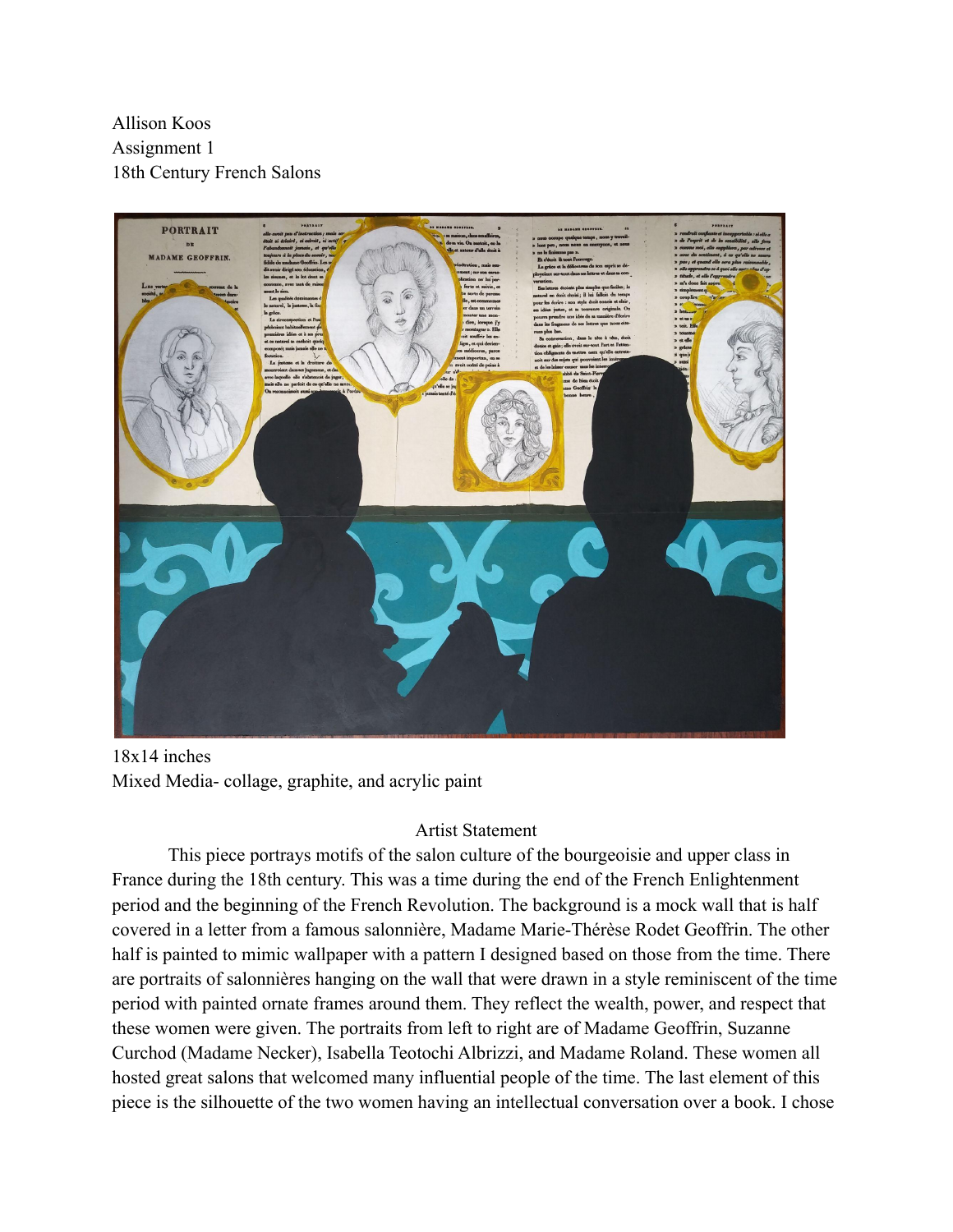to represent them in silhouetted form so that it would seem as if they are shadows being cast upon the wall. Symbolically this is meant to represent the many female voices from the time that would have gone unheard even within a space where women were allowed to participate in intellectual and political discourse.

Background Reading Resources Cailleux, Jean. "The 'Lecture de Molière' by Jean François de Troy and Its Date." *The*

*Burlington Magazine*, vol. 102, no. 683, The Burlington Magazine Publications Ltd.,

1960, http://www.jstor.org/stable/872911.

Kale, Steven D. "Women, the Public Sphere, and the Persistence of Salons." *French Historical Studies*, vol. 25, no. 1, 2022, pp. 115–148,

muse-jhu-edu.ezproxy.morris.umn.edu/article/11914#REF4.

- Llewellyn, Jennifer, and Steve Thompson. "The Salons." *Alpha History*, 5 Oct. 2020, alphahistory.com/frenchrevolution/salons/.
- Vega, Judith. "Feminist Republicanism. Etta Palm-Aelders on Justice, Virtue and Men." *History of European Ideas*, vol. 10, no. 3, Jan. 1989, pp. 333–351,

10.1016/0191-6599(89)90132-0.

- Wikipedia Contributors. "Etta Palm D'Aelders." *Wikipedia*, Wikimedia Foundation, 1 Sept. 2021, en.wikipedia.org/wiki/Etta\_Palm\_d%27Aelders.
- ---. "Marie Thérèse Rodet Geoffrin." *Wikipedia*, Wikimedia Foundation, 22 Oct. 2021, en.wikipedia.org/wiki/Marie\_Th%C3%A9r%C3%A8se\_Rodet\_Geoffrin#cite\_note-28.
- ---. "Suzanne Curchod." *Wikipedia*, Wikimedia Foundation, 17 Mar. 2022, en.wikipedia.org/wiki/Suzanne\_Curchod.